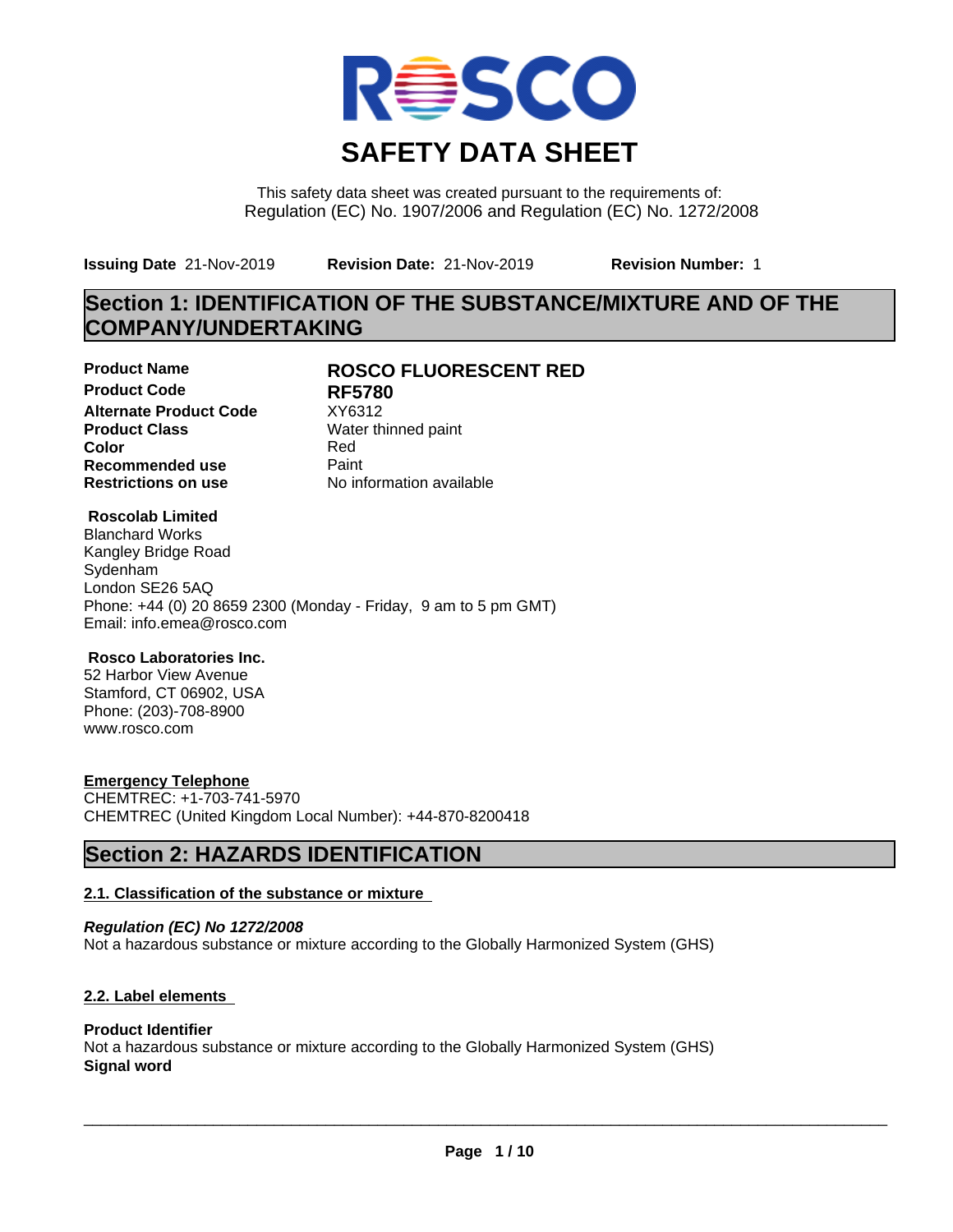#### None

EUH208 - Contains ( 2-Methyl-4-isothiazolin-3-one ). May produce an allergic reaction EUH210 - Safety data sheet available on request

## **2.3. Other hazards**

**General Hazards** No information available

# **Section 3: COMPOSITION/INFORMATION ON INGREDIENTS**

### **3.1 Substances**

Not applicable

### **3.2 Mixtures**

| <b>Chemical name</b>                                           | <b>EINECS/ELINCS No.</b> | <b>CAS No.</b> | Weight-%        | <b>Classification</b><br>according to<br><b>Regulation (EC) No.</b><br>1272/2008 [CLP]                                                                          | <b>REACH registration</b><br>number |
|----------------------------------------------------------------|--------------------------|----------------|-----------------|-----------------------------------------------------------------------------------------------------------------------------------------------------------------|-------------------------------------|
| Propylene glycol                                               | 200-338-0                | $57 - 55 - 6$  | $>=1 - 5$       | Not available                                                                                                                                                   | 101-2119456809-23-02<br>24          |
| Distillates, petroleum,<br>solvent-refined heavy<br>paraffinic | 265-090-8                | 64741-88-4     | $>=0.1 - 0.3$   | Repr. 2 (H361)<br>STOT RE 1 (H372)<br>Asp. Tox 1 (H304)                                                                                                         | Not available                       |
| 2-Methyl-4-isothiazolin-3-one                                  | 220-239-6                | 2682-20-4      | $>=0.01 - 0.05$ | Acute Tox. 3 (H301)<br>Acute Tox. 3 (H311)<br>Skin Corr. 1B (H314)<br>Skin Sens. 1 (H317)<br>Eye Dam. 1 (H318)<br>STOT SE 3 (H335)<br>Aquatic Acute 1<br>(H400) | Not available                       |

*Full text of H- and EUH-phrases: see section 16*

# **Section 4: FIRST AID MEASURES**

## **4.1. Description of first aid measures**

**Description of first aid measures**

| <b>General Advice</b> | No hazards which require special first aid measures.                                                     |
|-----------------------|----------------------------------------------------------------------------------------------------------|
| <b>Eye Contact</b>    | Rinse thoroughly with plenty of water for at least 15<br>minutes and consult a physician.                |
| <b>Skin Contact</b>   | Wash off immediately with soap and plenty of water while<br>removing all contaminated clothes and shoes. |
| <b>Inhalation</b>     | Move to fresh air. If symptoms persist, call a physician.                                                |
| Ingestion             | Clean mouth with water and afterwards drink plenty of                                                    |
|                       |                                                                                                          |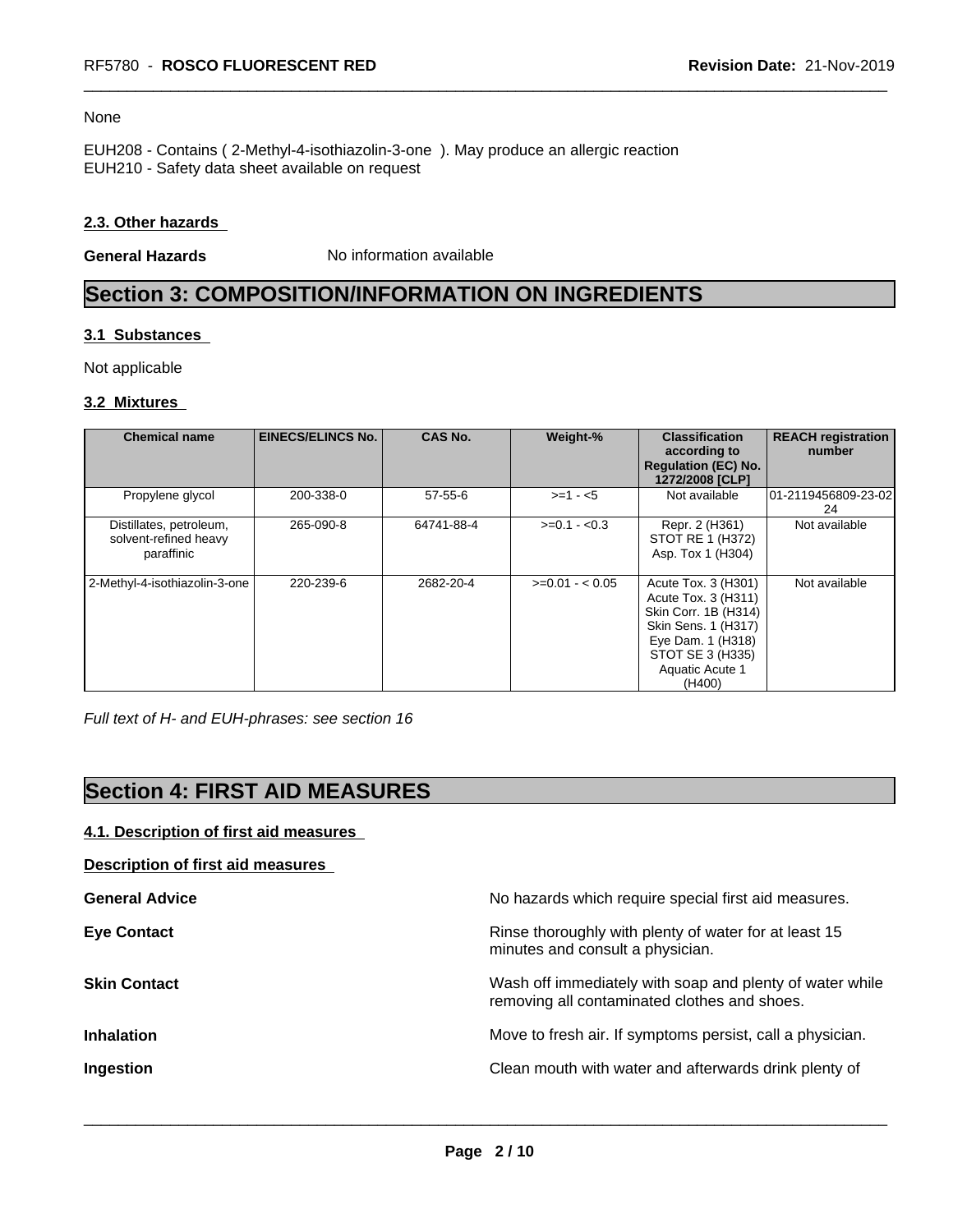water. Consult a physician if necessary.

#### **4.2. Most important symptoms and effects, both acute and delayed**

**Most Important Symptoms/Effects** May cause allergic skin reaction.

**4.3. Indication of any immediate medical attention and special treatment needed** 

**Notes To Physician Treat symptomatically.** 

extreme heat.

# **Section 5: FIRE FIGHTING MEASURES**

**5.1. Extinguishing media**

**Suitable Extinguishing Media** Media Use extinguishing measures that are appropriate to local

**Unsuitable Extinguishing Media** Noinformation available.

**5.2. Special hazards arising from the substance or mixture**

**Specific Hazards Arising From The Chemical Closed containers may rupture if exposed to fire or** 

**Sensitivity to static discharge** No

**Sensitivity to mechanical impact** No

**5.3. Advice for firefighters** 

**Protective equipment and precautions for firefighters** Wear self-contained breathing apparatus and protective

suit.

circumstances and the surrounding environment.

# **Section 6: ACCIDENTAL RELEASE MEASURES**

**6.1. Personal precautions, protective equipment and emergency procedures**

| <b>Personal Precautions</b>                               | Avoid contact with skin, eyes and clothing. Ensure<br>adequate ventilation.            |
|-----------------------------------------------------------|----------------------------------------------------------------------------------------|
| <b>Other Information</b>                                  | Observe all relevant local and international regulations.                              |
| 6.2. Environmental precautions                            |                                                                                        |
| <b>Environmental precautions</b>                          | Prevent spreading of vapors through sewers, ventilation<br>systems and confined areas. |
| 6.3. Methods and material for containment and cleaning up |                                                                                        |
| <b>Methods for Containment</b>                            | Absorb with inert material and place in suitable container<br>for disposal.            |
| <b>Methods for Cleaning Up</b>                            | Clean contaminated surface thoroughly.                                                 |
|                                                           |                                                                                        |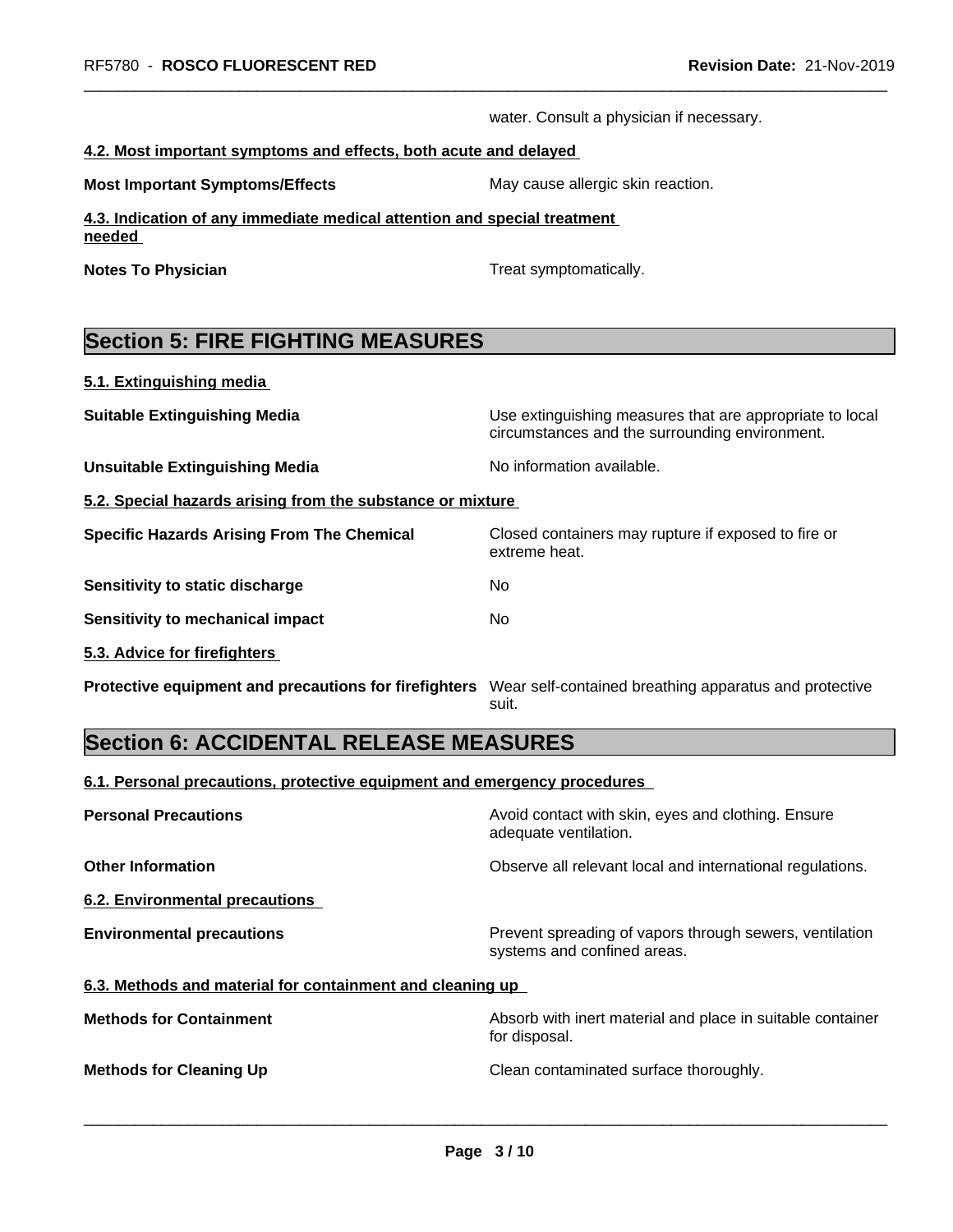**6.4. Reference to other sections**

**Other information** See Section 12 for additional information.

# **Section 7: HANDLING AND STORAGE**

**7.1. Precautions for safe handling**

**Handling Handling Avoid contact with skin, eyes and clothing. Avoid breathing** 

ventilation, wear suitable respiratory equipment.

label / literature for specific instructions.

**Hygiene Measures** Mash thoroughly after handling.

### **7.2. Conditions for safe storage, including any incompatibilities**

**Storage Keep container tightly closed.** Keep out of the reach of children.

vapors, spray mists or sanding dust. In case of insufficient

**7.3. Specific end use(s)**

**Specific Uses Architectural coating. Apply as directed. Refer to product Specific Uses** 

**Risk Management Methods (RMM)** Not Applicable.

# **Section 8: EXPOSURE CONTROLS/PERSONAL PROTECTION**

## **8.1. Control parameters**

| <b>Chemical name</b>              | <b>European Union</b>   | <b>Belgium</b>           | <b>Bulgaria</b> |         | <b>Cyprus</b>  | <b>France</b> | <b>Ireland</b>                                                                                                                                           |
|-----------------------------------|-------------------------|--------------------------|-----------------|---------|----------------|---------------|----------------------------------------------------------------------------------------------------------------------------------------------------------|
| Propylene glycol<br>$57 - 55 - 6$ |                         | ۰                        |                 |         |                |               | TWA: 150 ppm<br>TWA: $470 \text{ mg/m}^3$<br>TWA: $10 \text{ mg/m}^3$<br>STEL: 450 ppm<br>STEL: 1410 mg/m <sup>3</sup><br>STEL: 30 mg/m <sup>3</sup>     |
| <b>Chemical name</b>              | Germany                 | Greece                   | <b>Hungary</b>  |         | <b>Iceland</b> | <b>Italy</b>  | Latvia                                                                                                                                                   |
| Propylene glycol<br>57-55-6       |                         | ۰                        |                 |         |                |               | TWA: $7 \text{ mg/m}^3$                                                                                                                                  |
| <b>Chemical name</b>              | Lithuania               | <b>Netherlands</b>       | <b>Poland</b>   | Romania | <b>Spain</b>   | <b>Sweden</b> | <b>United</b><br>Kingdom                                                                                                                                 |
| Propylene glycol<br>$57 - 55 - 6$ | TWA: $7 \text{ mg/m}^3$ | $\overline{\phantom{a}}$ |                 |         | $\,$           |               | TWA: 150 ppm<br>TWA: 474 mg/m <sup>3</sup><br>TWA: $10 \text{ mg/m}^3$<br>STEL: 450 ppm<br>STEL: 1422<br>mg/m <sup>3</sup><br>STEL: 30 mg/m <sup>3</sup> |

## **8.2. Exposure controls**

## **Occupational exposure controls**

**Engineering Measures Engineering Measures Engineering Measures Ensure adequate ventilation, especially in confined areas.** 

**Personal Protective Equipment**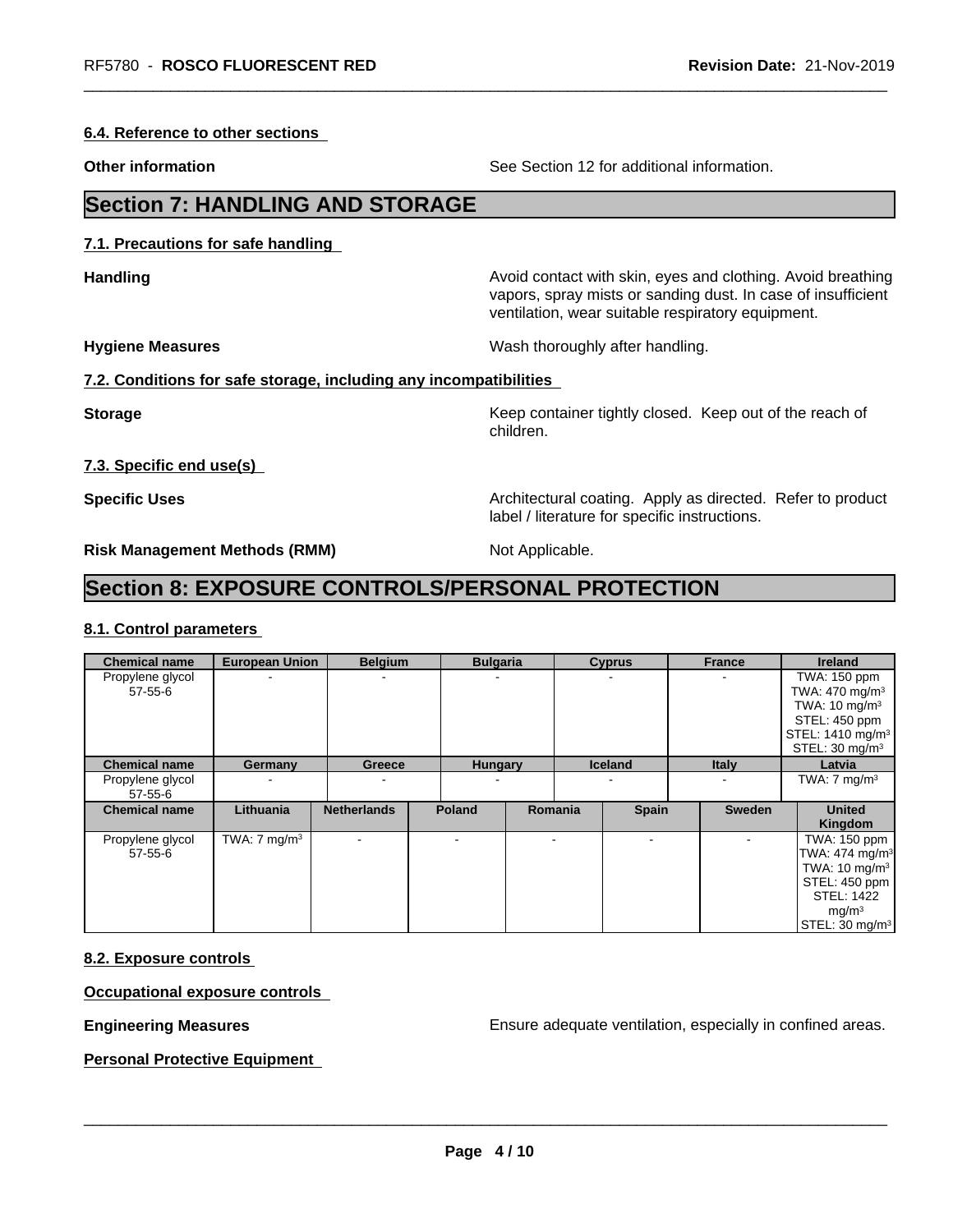**Respiratory Protection In case of insufficient ventilation wear suitable respiratory** equipment.

**Eye Protection Exercise Safety glasses with side-shields.** 

**Skin Protection Skin Protection Lightweight protective clothing.** 

**Hand protection Impervious gloves.** 

**Hygiene Measures Avoid contact with skin, eyes and clothing. Remove and Avoid contact with skin, eyes and clothing. Remove and Avoid contact with skin, eyes and clothing. Remove and** wash contaminated clothing before re-use. Wash thoroughly after handling.

# **Section 9: PHYSICAL AND CHEMICAL PROPERTIES**

#### **9.1. Information on basic physical and chemical properties**

**Appearance** liquid **Odor** little or no odor

Property **Property Control Control Values** Values **Values Remarks/ Method Density (g/L) Remarks/ Method 1030 - 1078 Remarks/ Method None known Density (g/L)** 1030 - 1078 None known **Relative Density** 1.03 - 1.07 **pH how information available Noting the None known None known Viscosity (cps)** No information available None known None known **Solubility(ies)** No information available None known None known **Water solubility** Note 2008 Note 2012 Note 2012 None known None known None known None known **Evaporation Rate Notify Algebra 2012 M** No information available **None known** None known **Vapor pressure** No information available None known None known **Vapor density** Notington available None known None known **Wt. % Solids** 20 - 30 None known **None known Vol. % Solids** 20 - 30 None known **20 - 30 None known Wt. % Volatiles** 70 - 80 None known **Vol. % Volatiles** 70 - 80 None known **Boiling Point (°C)** 100 100 None known **Freezing Point (°C)** 0 None known **Melting Point (°C)** Noinformation available None known **Pour Point** No information available None known None known **Flash Point (°C) Not applicable Mone Known None known None known Flammability (solid, gas)** No information available None Known None known **Upper flammability limit:** No information available None known None known **Lower flammability limit:** No information available None Known None known **Autoignition Temperature (°C)** No information available None known **Decomposition Temperature (°C)** No information available None Known None known **Partition coefficient** and the information available None known None known **Explosive properties** The None Known No information available None Known None known **Oxidizing Properties No information available** None known

**Odor Threshold** No information available

# **Section 10: STABILITY AND REACTIVITY**

**10.1. Reactivity Reactivity Not Applicable. Not Applicable.**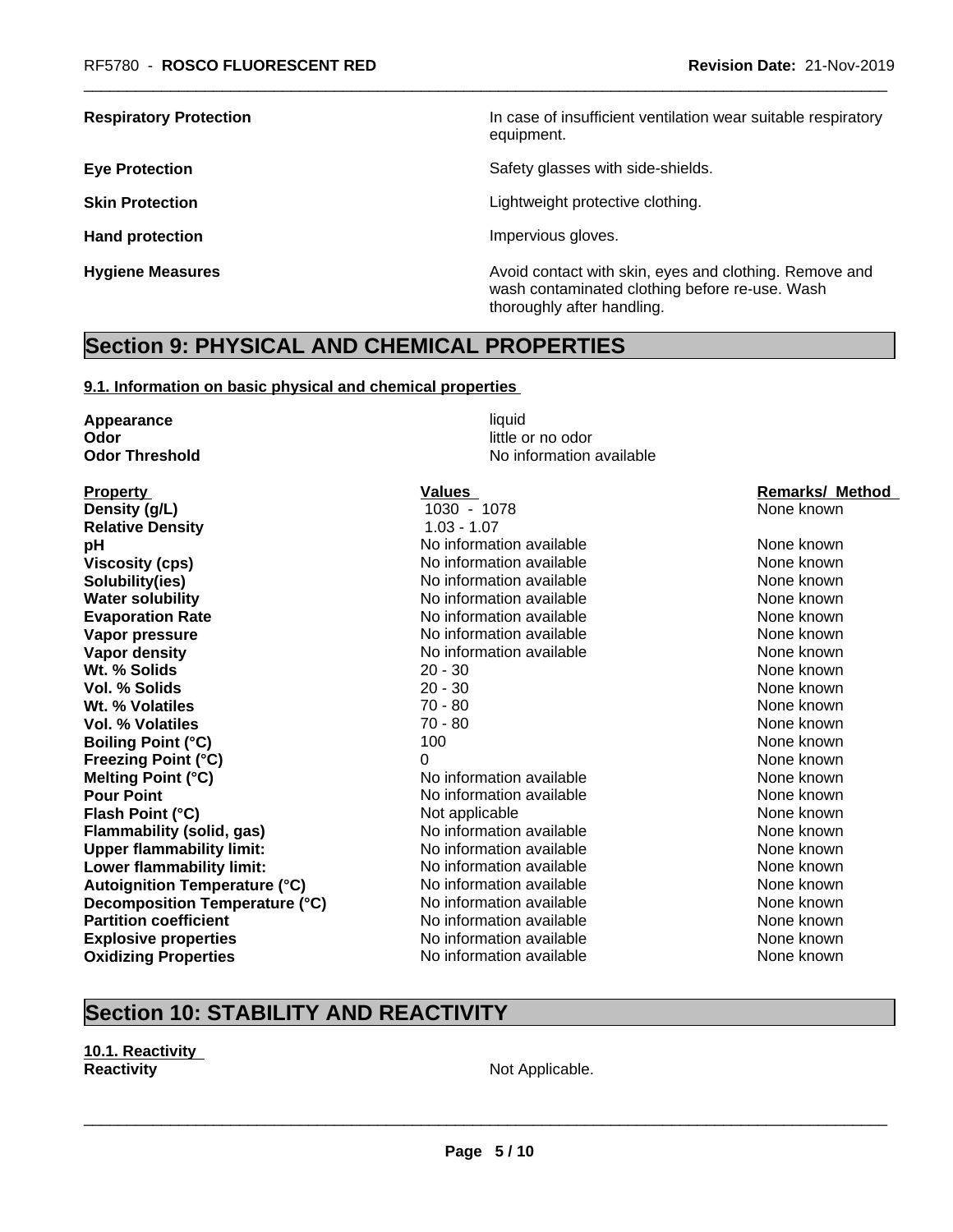| 10.2. Chemical stability                  |                                          |
|-------------------------------------------|------------------------------------------|
| <b>Chemical Stability</b>                 | Stable under normal conditions.          |
| 10.3. Possibility of hazardous reactions  |                                          |
| <b>Possibility of hazardous reactions</b> | None under normal conditions of use.     |
| 10.4. Conditions to avoid                 |                                          |
| <b>Conditions to avoid</b>                | Prevent from freezing.                   |
| 10.5. Incompatible materials              |                                          |
| <b>Incompatible Materials</b>             | No materials to be especially mentioned. |
| 10.6. Hazardous decomposition products    |                                          |
| <b>Hazardous Decomposition Products</b>   | None under normal conditions of use.     |
|                                           |                                          |

# **Section 11: TOXICOLOGICAL INFORMATION**

## **11.1. Information on toxicological effects**

## **Product Information**

| <b>Inhalation</b>     | There is no data available for this product. |
|-----------------------|----------------------------------------------|
| Eye contact           | There is no data available for this product. |
| <b>Skin contact</b>   | There is no data available for this product. |
| Ingestion             | There is no data available for this product. |
| <b>Acute Toxicity</b> |                                              |

## **Component Information**

| <b>Chemical name</b>                                                      | Oral LD50                                    | Dermal LD50              | <b>Inhalation LC50</b>  |
|---------------------------------------------------------------------------|----------------------------------------------|--------------------------|-------------------------|
| Propylene glycol<br>$57 - 55 - 6$                                         | $= 20$ g/kg (Rat)                            | $= 20800$ mg/kg (Rabbit) |                         |
| Distillates, petroleum,<br>solvent-refined heavy paraffinic<br>64741-88-4 | $>$ 5000 mg/kg (Rat)                         | $>$ 2000 mg/kg (Rabbit)  | $= 2.18$ mg/L (Rat) 4 h |
| 2-Methyl-4-isothiazolin-3-one<br>2682-20-4                                | 232 - 249 mg/kg (Rat)<br>$= 120$ mg/kg (Rat) | $= 200$ mg/kg (Rabbit)   | $= 0.11$ mg/L (Rat) 4 h |

**Skin corrosion/irritation** No information available.

**Eye damage/irritation Eye damage/irritation No information available.** 

 $\overline{\phantom{a}}$  ,  $\overline{\phantom{a}}$  ,  $\overline{\phantom{a}}$  ,  $\overline{\phantom{a}}$  ,  $\overline{\phantom{a}}$  ,  $\overline{\phantom{a}}$  ,  $\overline{\phantom{a}}$  ,  $\overline{\phantom{a}}$  ,  $\overline{\phantom{a}}$  ,  $\overline{\phantom{a}}$  ,  $\overline{\phantom{a}}$  ,  $\overline{\phantom{a}}$  ,  $\overline{\phantom{a}}$  ,  $\overline{\phantom{a}}$  ,  $\overline{\phantom{a}}$  ,  $\overline{\phantom{a}}$ 

**Sensitization Sensitization** May cause sensitization of susceptible persons.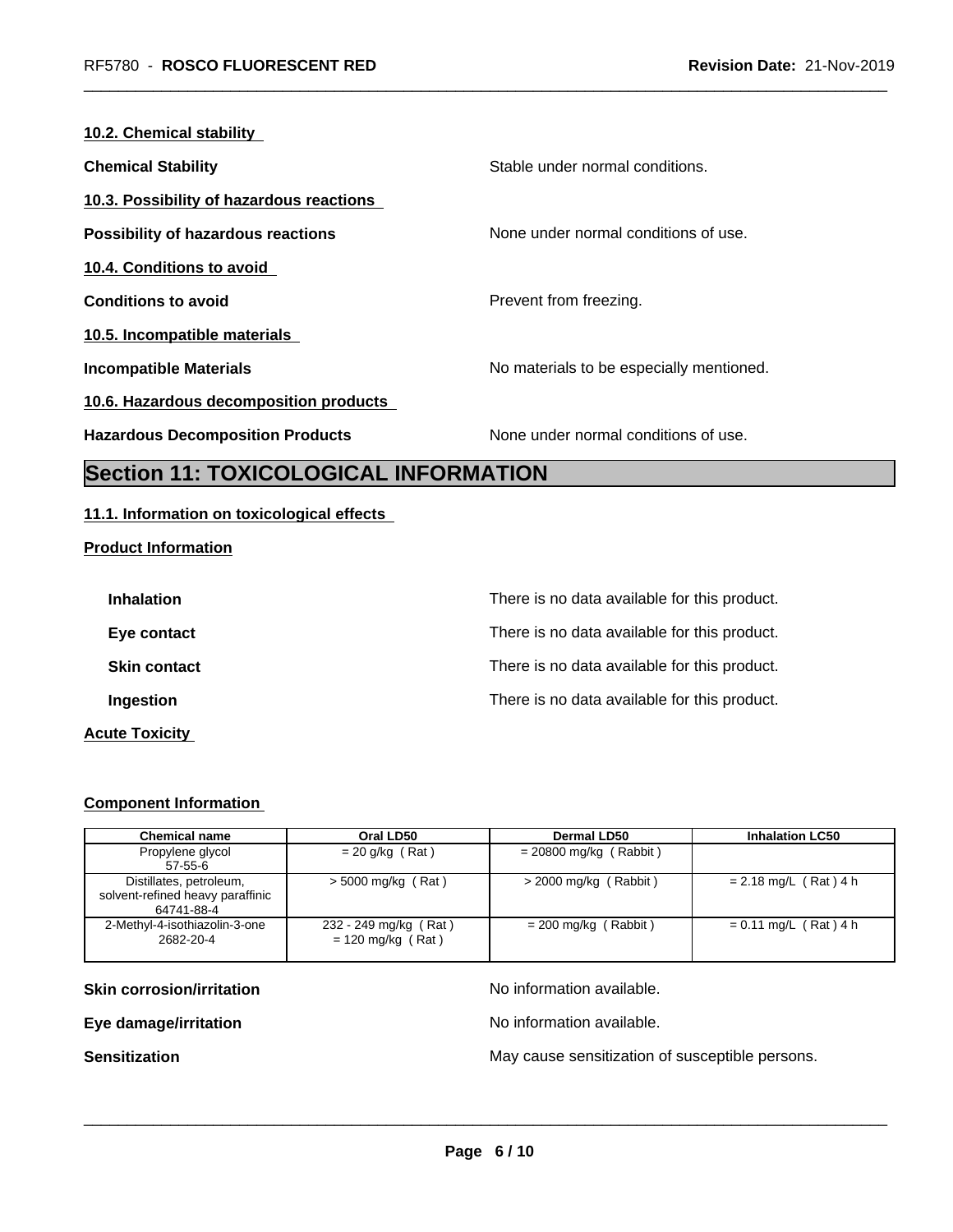**Mutagenic Effects Mutagenic Effects No information available.** 

#### **Carcinogenic effects**

The table below indicates whether each agency has listed any ingredient as a carcinogen.

**Legend**

IARC - International Agency for Research on Cancer

| <b>Reproductive Effects</b>     | No information available. |
|---------------------------------|---------------------------|
| <b>Developmental Effects</b>    | No information available. |
| <b>STOT - single exposure</b>   | No information available. |
| <b>STOT - repeated exposure</b> | No information available. |
| <b>Neurological Effects</b>     | No information available. |
| <b>Target organ effects</b>     | No information available. |
| <b>Symptoms</b>                 | No information available. |
| <b>Aspiration Hazard</b>        | No information available. |

# **Section 12: ECOLOGICAL INFORMATION**

## **12.1. Toxicity**

The environmental impact of this product has not been fully investigated

| <b>Chemical name</b>             | Algae/aguatic plants | Fish                           | <b>Crustacea</b>           |
|----------------------------------|----------------------|--------------------------------|----------------------------|
| Propylene glycol                 |                      | LC50 41 - 47 mL/L Oncorhynchus | $EC50 > 1000$ mg/L (48 h)  |
| 57-55-6                          |                      | mykiss (96 h)                  | $EC50 > 10000$ mg/L (24 h) |
|                                  |                      | $LC50 = 710$ mg/L Pimephales   |                            |
|                                  |                      | promelas (96 h)                |                            |
|                                  |                      | LC50 = 51600 mg/L Oncorhynchus |                            |
|                                  |                      | mykiss (96 h)                  |                            |
|                                  |                      | $LC50 = 51400$ mg/L Pimephales |                            |
|                                  |                      | promelas (96 h)                |                            |
| Distillates, petroleum,          |                      | LC50 > 5000 mg/L Oncorhynchus  | $EC50 > 1000$ mg/L (48 h)  |
| solvent-refined heavy paraffinic |                      | mykiss (96 h)                  |                            |
| 64741-88-4                       |                      |                                |                            |

#### **12.2. Persistence and degradability**

#### **Persistence / Degradability No information available.**

**12.3. Bioaccumulative potential**

**Bioaccumulation** There is no data for this product.

## **12.4. Mobility in soil**

**Mobility** in soil **Mobility** in soil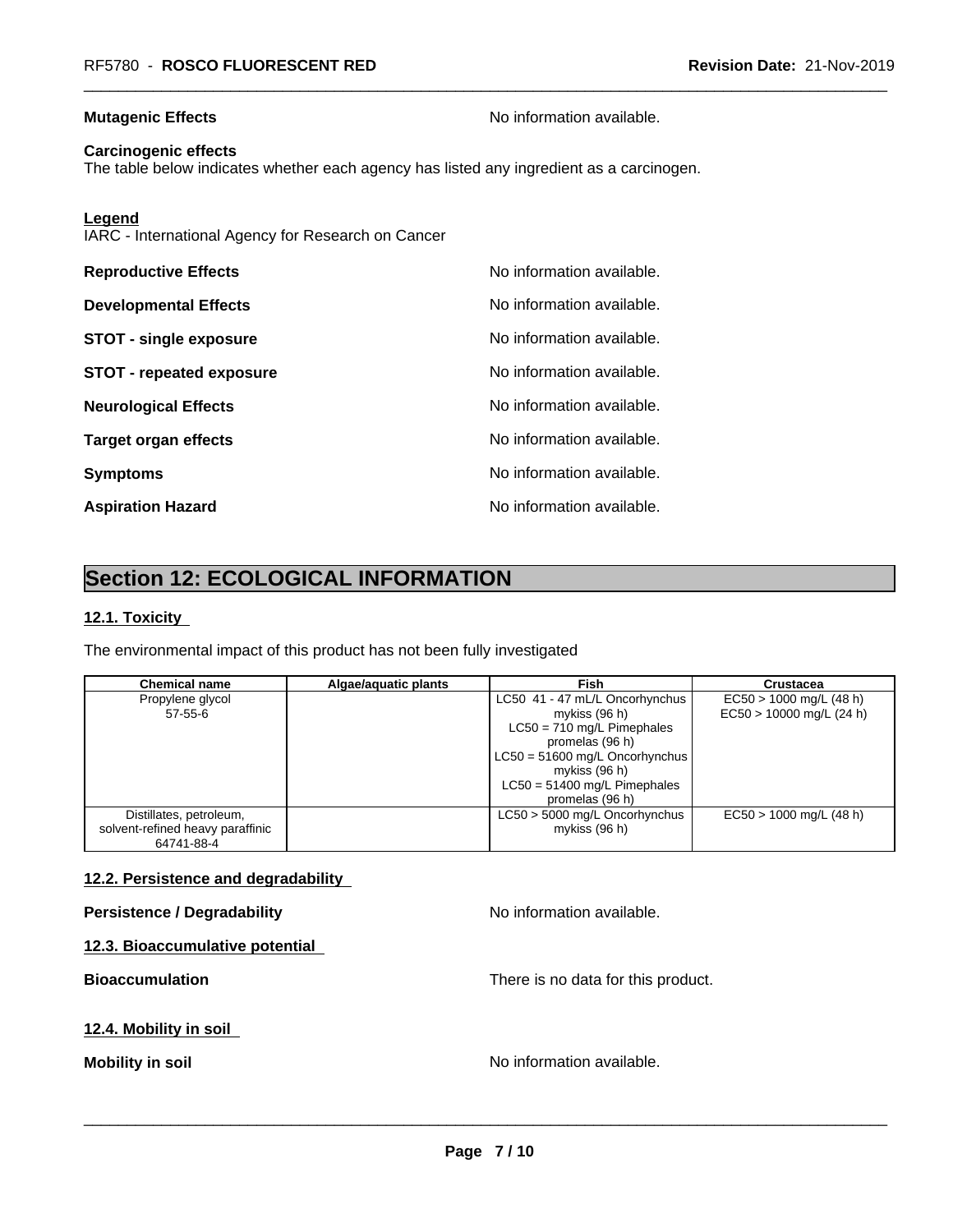#### **Mobility in Environmental Media** Noinformation available.

## **12.5. Results of PBT and vPvB assessment**

#### **PBT and vPvB assessment No information available.**

| Chemical name                                                          | <b>PBT and vPvB assessment</b>                 |
|------------------------------------------------------------------------|------------------------------------------------|
| Propylene glycol                                                       | The substance is not PBT / vPvB PBT assessment |
| $57 - 55 - 6$                                                          | does not apply                                 |
| Distillates, petroleum, solvent-refined heavy paraffinic<br>64741-88-4 | The substance is not PBT / vPvB                |

#### **12.6. Other adverse effects**

**Other adverse effects** No information available

# **Section 13: DISPOSAL CONSIDERATIONS**

#### **13.1. Waste treatment methods**

**Waste from Residues/Unused Products** Dispose of in accordance with the European Directives on waste and hazardous waste.

**Contaminated Packaging <b>Empty Containers** should be taken for local recycling, recovery or waste disposal.

**EWC waste disposal No** Noinformation available

**Other Information** Waste codes should be assigned by the user based on the application for which the product was used.

# **Section 14: TRANSPORT INFORMATION**

| <b>IMDG</b> | Not regulated |
|-------------|---------------|
| RID         | Not regulated |
| <b>ADR</b>  | Not regulated |
| <b>ADN</b>  | Not regulated |
| <b>IATA</b> | Not regulated |

# **Section 15: REGULATORY INFORMATION**

### **15.1. Safety, health and environmental regulations/legislation specific for the substance or mixture**

### **Occupational Illnesses (R-463-3, France)**

| Chemical                          | French       |
|-----------------------------------|--------------|
| . name                            | RG number) ا |
| Propylene glycol<br>$57 - 55 - 6$ | <b>RG 84</b> |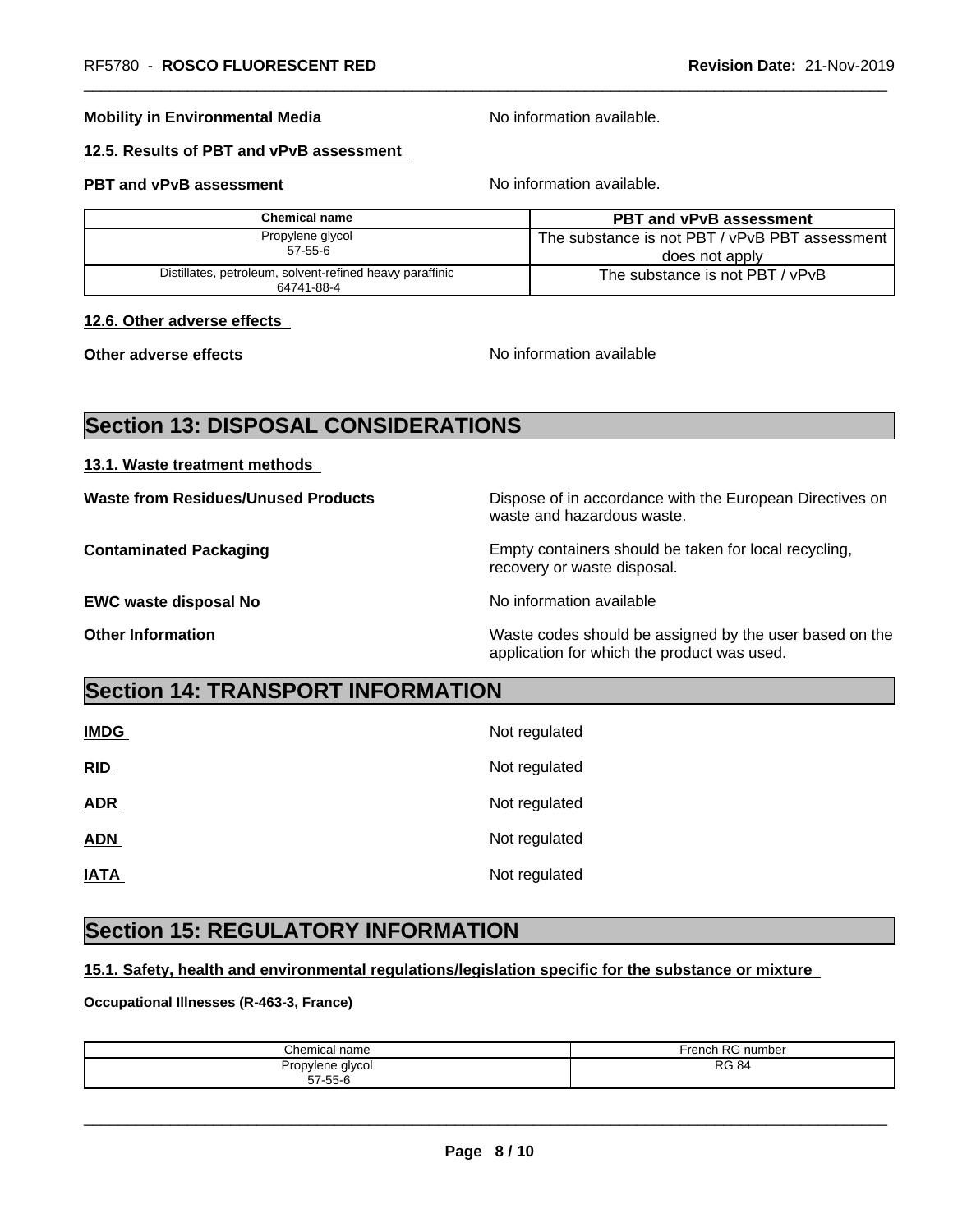#### **European Union**

Take note of Directive 98/24/EC on the protection of the health and safety of workers from the risks related to chemical agents at work

#### **International Inventories**

| <b>AICS</b>                   | No - Not all of the components are listed. |
|-------------------------------|--------------------------------------------|
| <b>DSL: Canada</b>            | Yes - All components are listed or exempt. |
| <b>EINECS: European Union</b> | No - Not all of the components are listed. |
| <b>ENCS</b>                   | No - Not all of the components are listed. |
| <b>IECSC</b>                  | No - Not all of the components are listed. |
| <b>KECL</b>                   | No - Not all of the components are listed. |
| <b>PICCS</b>                  | No - Not all of the components are listed. |
| <b>TSCA: United States</b>    | Yes - All components are listed or exempt. |

#### **Legend**

 **AICS** - Australian Inventory of Chemical Substances  **DSL/NDSL** - Canadian Domestic Substances List/Non-Domestic Substances List  **IECSC** - China Inventory of Existing Chemical Substances  **EINECS/ELINCS** - European Inventory of Existing Chemical Substances/European List of Notified Chemical Substances  **ENCS** - Japan Existing and New Chemical Substances  **KECL** - Korean Existing and Evaluated Chemical Substances  **PICCS** - Philippines Inventory of Chemicals and Chemical Substances  **TSCA** - United States Toxic Substances Control Act Section 8(b) Inventory

#### **15.2. Chemical safety assessment**

**Chemical Safety Report** No information available

# **Section 16: OTHER INFORMATION**

#### **Full text of H-Statements referred to under section 3**

- H301 Toxic if swallowed
- H304 May be fatal if swallowed and enters airways
- H311 Toxic in contact with skin
- H314 Causes severe skin burns and eye damage
- H317 May cause an allergic skin reaction
- H318 Causes serious eye damage
- H335 May cause respiratory irritation
- H361 Suspected of damaging fertility or the unborn child if inhaled
- H372 Causes damage to organs through prolonged or repeated exposure if inhaled
- H400 Very toxic to aquatic life

| <b>Classification procedure:</b>               | Expert judgment and weight of evidence determination                                                                                          |
|------------------------------------------------|-----------------------------------------------------------------------------------------------------------------------------------------------|
| Key literature references and sources for data | Data from internal and external sources                                                                                                       |
| <b>Prepared By</b>                             | <b>Product Stewardship Department</b><br>Rosco Laboratories Inc.<br>52 Harbor View Avenue<br>Stamford, CT 06902, USA<br>Phone: (203)-708-8900 |
| <b>Issuing Date</b>                            | 21-Nov-2019                                                                                                                                   |
|                                                |                                                                                                                                               |